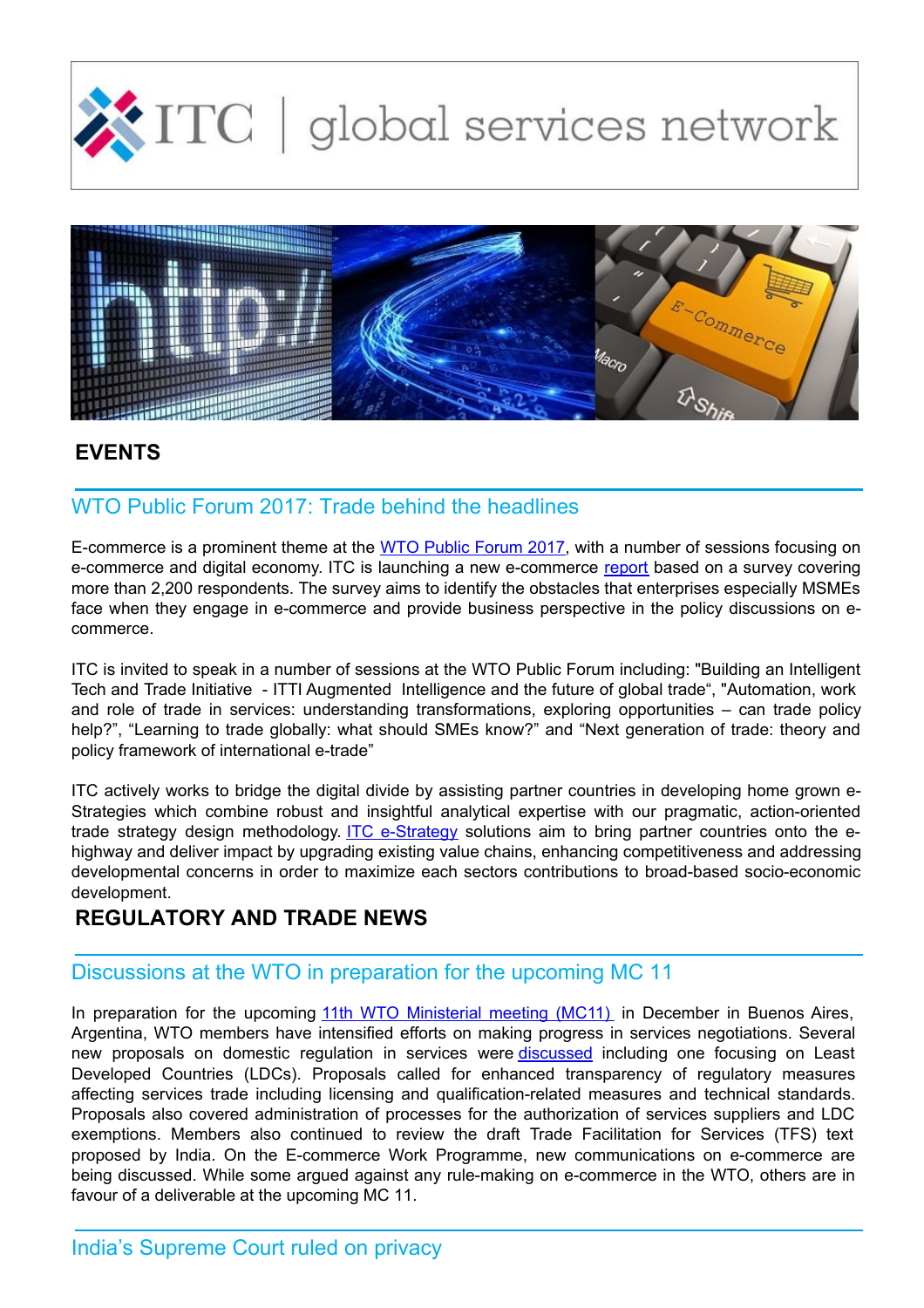In August 2017, India's Supreme Court [ruled](http://www.bbc.com/news/world-asia-india-41033954) that citizens have a fundamental right to privacy in a landmark judgement. The judges ruled the right to privacy was "an intrinsic part of Article 21 that protects life and liberty". The ruling has implications for the rollout of government's ID [scheme](http://www.bbc.com/news/world-asia-40371523), which obliges all citizens to enroll in an identification system in order to avail government services and benefits, access bank accounts and pay taxes. The verdict of the court overturns two preceding rulings which established that privacy was not a fundamental right guaranteed under the constitution. Proponents of this right raise concerns about the risk of misuse of personal data.

#### China launched a digital "cyber-court" to handle online cases

The Internet Court based in Hangzhou, China [opened](http://www.bbc.com/news/technology-40980004) in August 2017 to tackle the increasing number of internet-related claims with a focus on civil cases, including online shopping disputes. "The internet court breaks geographic boundaries and greatly saves time in traditional hearings," said the court's vicepresident. Defendants and plaintiffs may appear before the judge virtually via digital means rather than being physically present as in the case of traditional courtrooms.

#### European countries intend to raise tax for tech companies

Earlier this month, a group of ministers from several major EU countries including France, Germany, Italy and Spain [proposed](https://www.reuters.com/article/us-eu-tax-digital/france-germany-italy-spain-seek-tax-on-digital-giants-revenues-idUSKCN1BK0HX) in a joint letter the taxation tech companies on revenues rather than profits only. "We should no longer accept that these companies do business in Europe while paying minimal amounts of tax to our treasuries," the ministers wrote. They urged the creation of "equalization tax" on turnover that would bring taxation to the level of corporate tax in the country where the revenue was generated. This proposal was mentioned in the state of the union letter of [intent](https://ec.europa.eu/commission/sites/beta-political/files/letter-of-intent-2017_en.pdf) to establish rules on the taxation of the digital economy. The European Commission is [preparing](https://techcrunch.com/2017/09/15/europe-says-all-options-on-table-for-taxing-tech-giants/) a paper to list the legal options on such taxation, to be published by the time the Digital Summit takes place.

#### Two rounds down the road for the renegotiation of NAFTA

Canada, Mexico and United States engaged in the first two rounds for the renegotiation of the North American Free Trade Agreement (NAFTA). The three countries reaffirmed the need to update the rules governing the world's largest free trade area and committed "to an ambitious outcome" in a common [statement](https://ustr.gov/about-us/policy-offices/press-office/press-releases/2017/august/trilateral-statement-conclusion) issued after the first round in August. [USTR](https://ustr.gov/about-us/policy-offices/press-office/press-releases/2017/july/ustr-releases-nafta-negotiating) included a deficit reduction as a specific objective for the renegotiation of the trade agreement. The US trade balance with Mexico has gone from US\$ 1.3 billion surplus in 1994 to US\$64 billion deficit last year. It is expected that renegotiations will result in adding a digital economy chapter and incorporating labour and environment obligations that are currently covered in other trade agreements, as indicated by [USTR](https://ustr.gov/about-us/policy-offices/press-office/press-releases/2017/july/ustr-releases-nafta-negotiating).

## The nineteenth round of negotiations for the RCEP took place

The nineteenth round of negotiations for the Regional Comprehensive Economic Partnership (RCEP) took place in Hyderabad, India, from 18-28 July. [Negotiations](http://asean.org/?static_post=rcep-regional-comprehensive-economic-partnership) between ASEAN and its six partners, namely People's Republic of China (ACFTA), Republic of Korea (AKFTA), Japan (AJCEP), India (AIFTA) as well as Australia and New Zealand (AANZFTA) started in early 2013 and cover trade in goods, trade in services, investment, economic and technical cooperation, intellectual property, competition, dispute settlement, e-commerce, and SMEs, among other issues..

## **BUSINESS NEWS**

## The European Commission sanctioned Google for breaching antitrust law

The European Commission [sanctioned](http://europa.eu/rapid/press-release_IP-17-1784_en.htm) Google with a fine of €2.42 billion for breaching EU antitrust rules. The Commission found Google to be abusing dominance as search engine by giving advantage to its own comparison shopping service, gaining "in traffic at the expense of its rivals and to the detriment of European consumers", says the press release. Since 2008, Google comparison shopping markets were systematically displayed at or near the top of the search results. Meanwhile, rivals were demoted. Even